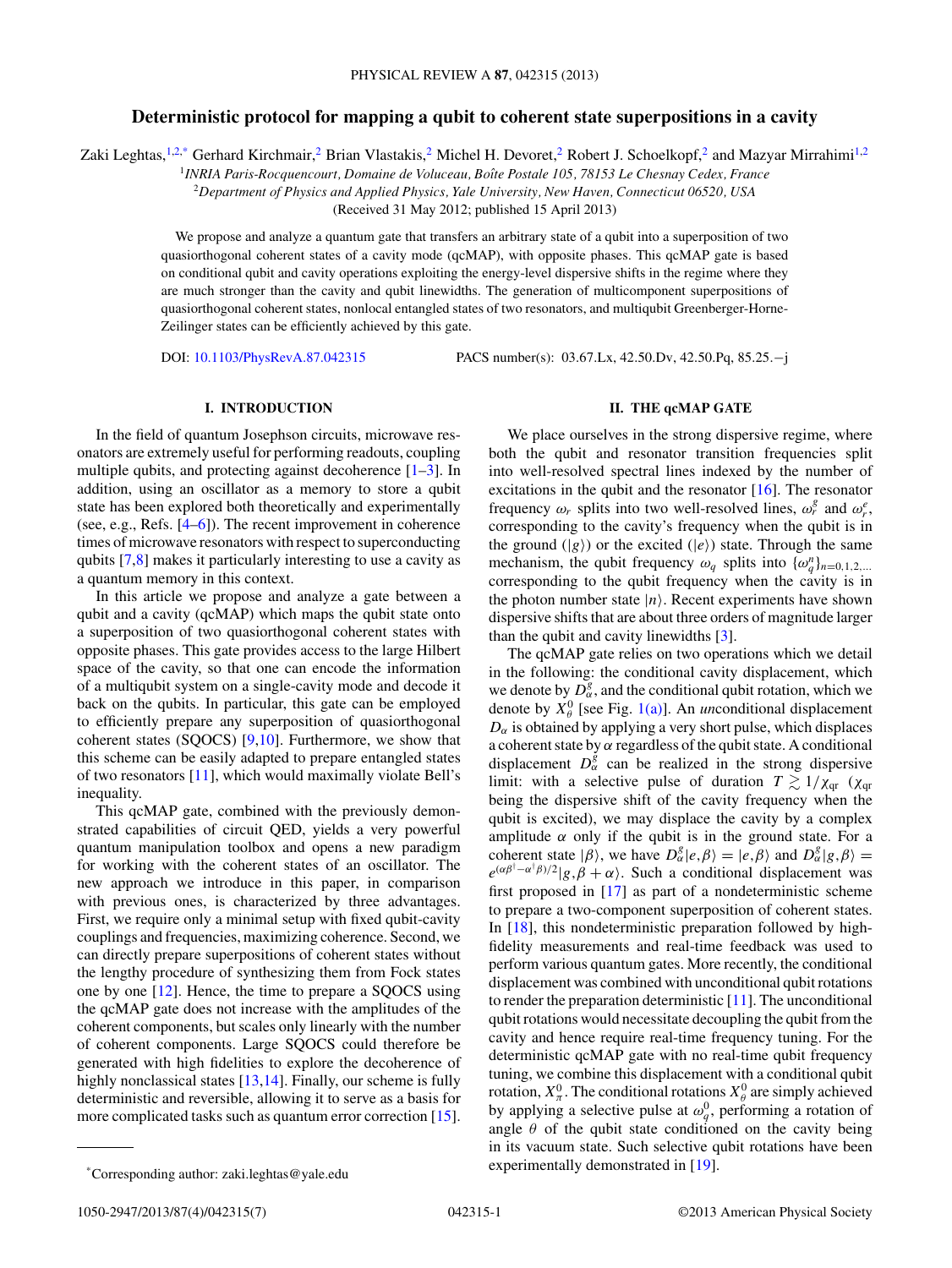<span id="page-1-0"></span>

FIG. 1. (Color online) (a) The qcMAP gate comprises a conditional displacement of the cavity mode  $D_{2\alpha}^g$  and a conditional rotation of the qubit  $X^0_\pi$ , mapping the qubit state to a superposition of two coherent states with opposite phases in the cavity. (b) Fidelity (blue) and gate time (green) of the qcMAP gate as a function of the dispersive coupling  $\chi_{qr}$ , for two values, 3.5 (solid line) and 7 (dashed line), of  $\bar{n} = |\alpha|^2$ . Increasing  $\chi_{qr}$  decreases the gate time, however it also increases the cavity self-Kerr  $\chi_{rr}$ , which reduces the fidelity. This effect is more important for large coherent states, which explains the more important fidelity drop for  $\bar{n} = 7$  photons. For  $\bar{n} = 3.5$  photons, fidelities larger than 99% are obtained for  $\chi_{qr}$  smaller than 5 MHz, with a gate time of  $\approx$ 170 ns, much shorter than achievable coherence times.

In order to map the state of the qubit to the cavity mode, we construct the qcMAP gate as follows. Starting from a qubit in  $c_g|g\rangle + c_e|e\rangle$  and a cavity in  $|0\rangle$ , the first conditional displacement  $D_{2\alpha}^g$  entangles the qubit and the cavity, creating the state  $c_g |g, 2\alpha\rangle + c_e |e, 0\rangle$ . We choose  $2|\alpha|$ to be large enough so that the nonorthogonality of the two coherent states  $|\langle 2\alpha|0\rangle|^2 = e^{-4|\alpha|^2}$  is negligible (of order  $10^{-6}$ for  $\bar{n} = |\alpha|^2 = 3.5$ ). The conditional  $\pi$  pulse  $X_\pi^0$  can then disentangle the qubit from the cavity leaving the qubit in  $|g\rangle$ and the cavity in  $c_g$   $|2\alpha\rangle + c_e$  |0}. Finally, the unconditional displacement  $D_{-\alpha}$  centers the superposition at the origin.

The qcMAP gate is well adapted to quantum-information processing with a transmon qubit [\[20\]](#page-5-0) coupled to a microwave resonator. The Hamiltonian is well approximated by [\[21\]](#page-5-0)

$$
\frac{\mathbf{H}}{\hbar} = \omega_r \mathbf{a}^\dagger \mathbf{a} + \omega_q \mathbf{b}^\dagger \mathbf{b} - \frac{\chi_{rr}}{2} (\mathbf{a}^\dagger \mathbf{a})^2 - \frac{\chi_{qq}}{2} (\mathbf{b}^\dagger \mathbf{b})^2 - \chi_{qr} \mathbf{a}^\dagger \mathbf{a} \mathbf{b}^\dagger \mathbf{b}.
$$

Here **a** and **b** are, respectively, the dressed mode operators of the resonator and the qubit  $(|g\rangle$  and  $|e\rangle$  are the first two eigenstates of  $\mathbf{b}^{\dagger} \mathbf{b}$ ,  $\omega_r$  and  $\omega_q$  are their frequencies,  $\chi_{qr}$  is the dispersive qubit-resonator coupling, and  $\chi_{qq}$  and  $\chi_{rr}$  the anharmonicities. Indeed, due to the coupling to a nonlinear medium (the qubit), the cavity also inherits a Kerr effect that leads to the anharmonicity  $\chi_{rr} = \chi_{qr}^2/4\chi_{qq}$  [\[21\]](#page-5-0). This nonlinearity can distort coherent states and sets a limit on the fidelity of the gate.

While the unconditional cavity displacement  $D_{\alpha}$  can be performed rapidly using a short pulse, the conditional cavity displacements  $D_{\alpha}^{g}$  and qubit rotations  $X_{\theta}^{0}$  necessitate long pulses allowing one to selectively address the corresponding spectral line. In the qcMAP gate,  $X^0_\pi$  transforms  $|e,0\rangle$  to  $|g,0\rangle$ while leaving  $|g, 2\alpha\rangle$  unchanged. To this end, we apply a pulse with the carrier frequency  $\omega_q^0$  and shape it such that it does not overlap with the spectral lines  $\omega_q^n (= \omega_q^0 - n \chi_{qr})$ corresponding to the qubit frequencies when the cavity is in  $|2\alpha\rangle$ . Indeed, ideally a conditional qubit rotation should act as the identity whenever the cavity is in any photon number state other than the vacuum. However, here we only need it to leave the qubit state unchanged when the cavity is in the state  $|2\alpha\rangle$ . Defining  $\bar{n} = \langle \alpha | \mathbf{a}^\dagger \mathbf{a} | \alpha \rangle = |\alpha|^2$ , the pulse length needs to be longer than a certain multiple of  $1/4\bar{n}\chi_{qr}$ . Here we take a Gaussian pulse of standard deviation  $\sigma_t = 5/4\bar{n}\chi_{\text{qr}}$ and total length  $6\sigma_t$  resulting in a  $\pi$ -pulse time of  $15/2\bar{n}\chi_{\text{qr}}$ (≈70 ns for  $\bar{n}$  = 3.5 and  $\chi_{qr}/2\pi$  = 5 MHz) for 99% fidelity. For the  $D^g_\alpha$  operation, using a Gaussian pulse to selectively address  $\omega_r^g$  without driving  $\omega_r^e = \omega_r^g - \chi_{qr}$  (the spectral lines are separated by  $\chi_{qr}$  and not  $4\bar{n}\chi_{qr}$ ) would require a relatively long time of  $\approx 30/\chi_{qr}$ . However, as detailed in Appendix [A,](#page-3-0)  $D^g_\alpha$  can be performed using two unconditional displacements and a waiting time between them  $[11]$ ; the whole operation time is significantly reduced to  $\pi/\chi_{qr}$  ( $\approx$ 100 ns). The total gate time is  $T_{\text{Gate}} \approx \frac{15 + 2\bar{n}\pi}{2\bar{n}\chi_{\text{qr}}}$  ( $T_{\text{Gate}} \approx 170 \text{ ns}$ ).

There is a compromise between decreasing the gate time with larger coupling strengths and increasing the undesirable effect of the cavity self-Kerr. The Kerr effect leads to a phase collapse of a coherent state with the mean photon number  $\bar{n}$  on a time scale of  $T_{\text{collapse}} = \frac{\pi}{2\sqrt{\bar{n}}\chi_{rr}}$  ([\[22\]](#page-5-0), Sec. 7.2) (see also [\[23\]](#page-5-0)). This phase collapse can be considered as an extra dephasing of the cavity and reduces the gate fidelity.

In Fig.  $1(b)$ , we compute the fidelity and time of the qcMAP gate in the presence of the cavity self-Kerr but without any decoherence. We take  $\chi_{qq}/2\pi = 300$  MHz and vary  $\chi_{qr}$ . The fidelity *F* of the gate  $\mathcal{U}$  is defined as *F* =  $\min_{c_g, c_e} |(c_g^{\dagger} \langle g, \alpha | + c_e^{\dagger} \langle g, -\alpha |) \mathcal{U}(c_g | g, 0) + c_e |e, 0\rangle)|^2$ . The gate fidelity and the gate time decrease with increasing *χ*qr. The decrease in fidelity is slightly worse for higher  $\bar{n}$  since the coherent state becomes more exposed to the cavity's nonlinearity. The maximum fidelity of ≈99*.*5% is set by the fidelity of the conditional  $\pi$  pulse which can be arbitrarily improved using longer pulses (at the expense of longer gate times). In the presence of decoherence, one should increase the coupling strength (and therefore decrease the gate time) up to values that make the phase collapse due to the cavity self-Kerr comparable to other dephasing times.

## **III. APPLICATIONS OF THE qcMAP GATE**

## **A. Preparation of arbitrary superpositions of quasiorthogonal coherent states**

One can tailor any SQOCS by applying a sequence of qcMAP gates (see [\[10\]](#page-5-0) for another method based on the dynamical quantum Zeno effect, and see [\[24\]](#page-5-0) for a nondeterministic scheme). The protocols to generate two-, three-, and 4-component SQOCS are given in Figs.  $2(a)-2(c)$ . The master equation simulation of these preparation protocols leads to the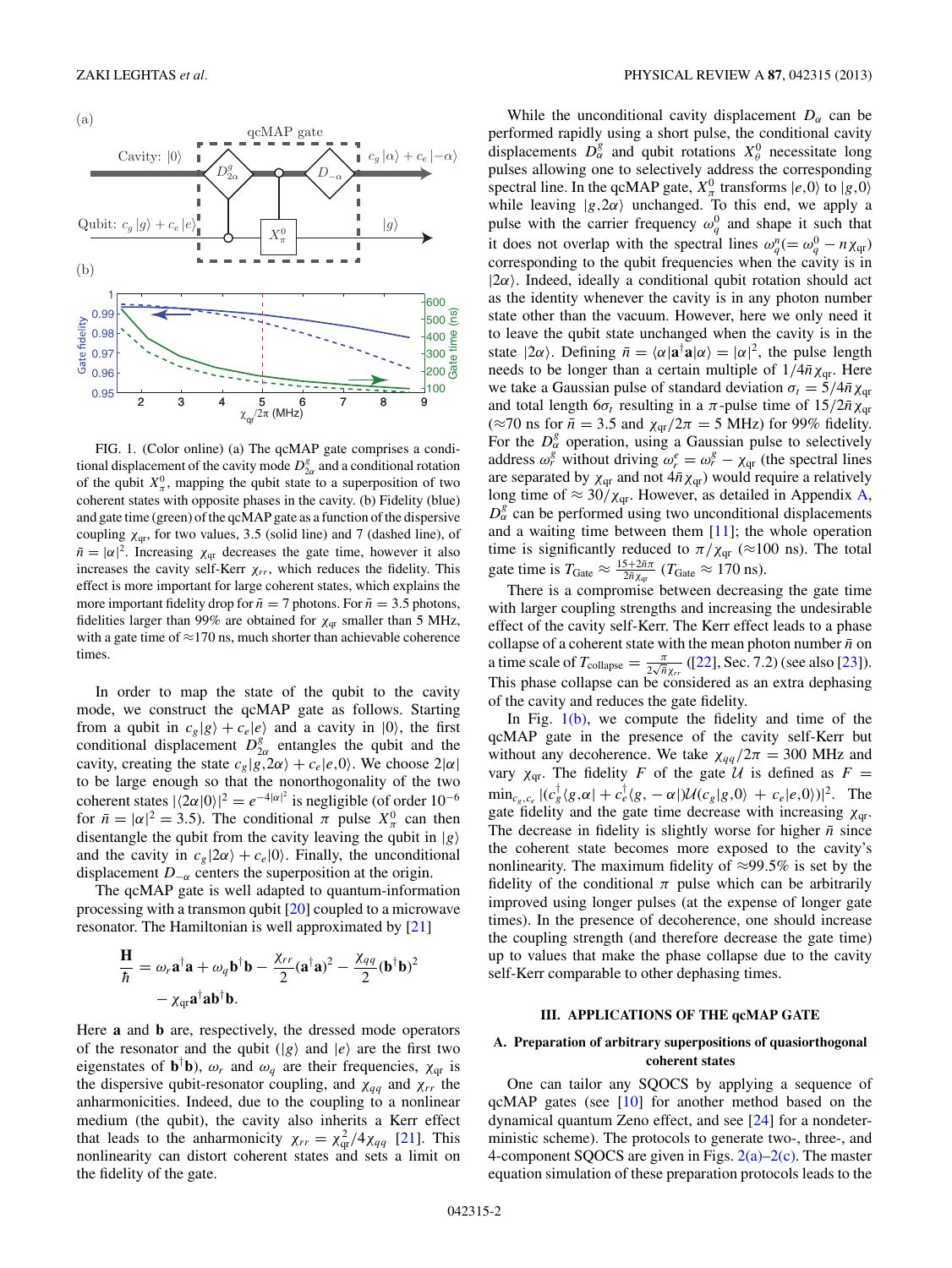<span id="page-2-0"></span>

FIG. 2. (Color) (a–c) Operations to prepare a two-component (a), three-component (b), and four-component (c) SQOCS.  $\mathcal{C}_n^{\alpha}$  denotes a FIG. 2. (Color) (a–c) Operations to prepare a two-component (a), three-component (b), and four-component (c) SQOCS.  $|C_n^* \rangle$  denotes a<br>superposition of coherent states  $|α_1 \rangle + \cdots + |α_n \rangle$ . In panels (b) and (c),  $β_1 = α_1$ addition, in panel (c),  $\beta_4 = \alpha_4 - \alpha_3$  and  $\theta_4 = 2 \arccos(1/2)$ . (d–i) Wigner functions of the prepared states in the presence of decoherence and the cavity self-Kerr. The upper figures correspond to  $\bar{n} = 3.5$  photons in each coherent component and the lower ones correspond to 7 photons. We define the fidelity of the prepared state  $\rho_{\text{prep}}$  to the target  $|C_n^{\alpha}\rangle$  as  $F_{\text{prep}}(|C_n^{\alpha}\rangle) = \langle C_n^{\alpha}|\rho_{\text{prep}}|C_n^{\alpha}\rangle$ . We get  $F_{\text{prep}}(|C_2^{\alpha}\rangle) = 97.8\%$  (respectively, 97.2%) for  $\bar{n} = 3.5$  (respectively,  $\bar{n} = 7$ ) for a preparation time  $T_{\text{prep}} = 170$  ns (respectively, 135 ns). Similarly,  $F_{\text{prep}}(\vert \mathcal{C}_3^{\alpha} \rangle) = 96.2\%$  (respectively, 95.7%) and  $T_{\text{prep}}(\vert C_3^{\alpha} \rangle) = 320 \text{ ns}$  (respectively, 225 ns);  $F_{\text{prep}}(\vert C_4^{\alpha} \rangle) = 91.9\%$  (respectively, 91.5%) and  $T_{\text{prep}}(\vert C_3^{\alpha} \rangle) = 460 \text{ ns}$  (respectively, 355 ns). Note the insensitivity of the preparation fidelity to the size of the coherent components. Due to the cavity self-Kerr, the components that are created earlier are deformed more than those created later.

Wigner functions shown in Figs.  $2(d)-2(i)$ . The corresponding parameters are  $\chi_{qr}/2\pi = 5$  MHz,  $\chi_{qq}/2\pi = 300$  MHz, and  $\chi_{rr}/2\pi = 20$  kHz. The qubit relaxation and dephasing times are  $T_1 = T_2 = 20 \mu s$ , and the cavity decay time is  $T_{\text{cav}} =$ 100 *μ*s. Recent experiments with transmon qubits coupled to three-dimensional resonators  $[3,25]$  indicate that such parameters are realistic. More details on the preparation scheme can be found in Appendix [A.](#page-3-0) In particular, one notes the insensitivity of the fidelity to the size of the coherent components. The ability to prepare multicomponent SQOCS also implies that the qcMAP gate can be used to store *multi*qubit states in the resonator.

#### **B. Entanglement of two spatially separated cavity modes**

The qcMAP gate can also be used on a qubit coupled to two spatially separated cavities [\[26\]](#page-5-0) to prepare *nonlocal* mesoscopic superposition states of the form  $|-\alpha, -\alpha\rangle + |\alpha, \alpha\rangle$ . Such highly nonclassical states achieve a maximum violation of Bell's inequality as soon as  $|\alpha|^2 \approx 2$  [[\[22\]](#page-5-0), Sec. 7.6]. The preparation scheme is sketched in Fig. 3. As in the single-mode case, the sequence duration is set by the length of the selective operations. The two conditional displacements are performed simultaneously and their time is given by  $\max(\pi/\chi_{qr_1}, \pi/\chi_{qr_2})$  $(\chi_{qr_1}$  and  $\chi_{qr_2}$  being the dispersive coupling between the qubit and cavity modes). The conditional  $\pi$  pulse is performed in a time of order  $15/2\bar{n}(\chi_{qr_1} + \chi_{qr_2})$ . Therefore, the preparation time for a nonlocal superposition is even shorter than that for the single-mode case. However, in addition to the cavity self-Kerr effects  $\chi_{r_1r_1}$  and  $\chi_{r_2r_2}$ , we also have a cross-Kerr term,  $\chi_{r_1r_2}$  $\mathbf{a}_1^{\mathsf{T}}\mathbf{a}_1\mathbf{a}_2^{\mathsf{T}}\mathbf{a}_2$ , between the two modes ( $\chi_{r_1r_2}$  is given by  $2\sqrt{\chi_{r_1r_1}\chi_{r_2r_2}}$  [\[21\]](#page-5-0)).

We simulate this scheme taking  $\chi_{qr_1}/2\pi = 5$  MHz, *χ*<sub>*qr*2</sub> /2*π* = 4 MHz,  $χ_{r_1r_2}/2π$  = 20 kHz,  $χ_{r_1r_1}/2π$  = 20 kHz,  $\chi_{r_2 r_2}/2\pi = 13$  kHz, and  $\chi_{qq}/2\pi = 300$  MHz and taking coherence times of  $T_1 = T_2 = 20 \mu s$  for the qubit and  $T_{\text{cav}} =$ 100  $\mu$ s for the two cavities. The entangled state  $|\alpha,\alpha\rangle$  +  $|-\alpha, -\alpha\rangle$  with  $|\alpha|^2 = 1.5$  is prepared with a fidelity of ≈96% in 190 ns. By calculating the two-mode Wigner function at four points, as explained in [\[27–29\]](#page-5-0), we retrieved a Bell signal of 2.5, largely violating Bell's inequality (maximum possible Bell signal is  $2\sqrt{2}$ ).



FIG. 3. Protocol for preparing a nonlocal entangled state between two cavities that are dispersively coupled to a single qubit. Two simultaneous conditional displacements lead to a tripartite entanglement, preparing the state  $|g, 2\alpha, 2\alpha\rangle + |e, 0, 0\rangle$ . A  $\pi$  pulse on the qubit, conditioned on both cavities being in vacuum, will then disentangle the qubit from the cavities leaving them in an entangled state  $|\psi_{\text{NL}}\rangle = ( |-\alpha, -\alpha\rangle + |\alpha, \alpha\rangle)/N$ , where *N* is a normalization constant. We obtain a fidelity of  $\approx 96\%$  in 190 ns, leading to a Bell signal of 2.5.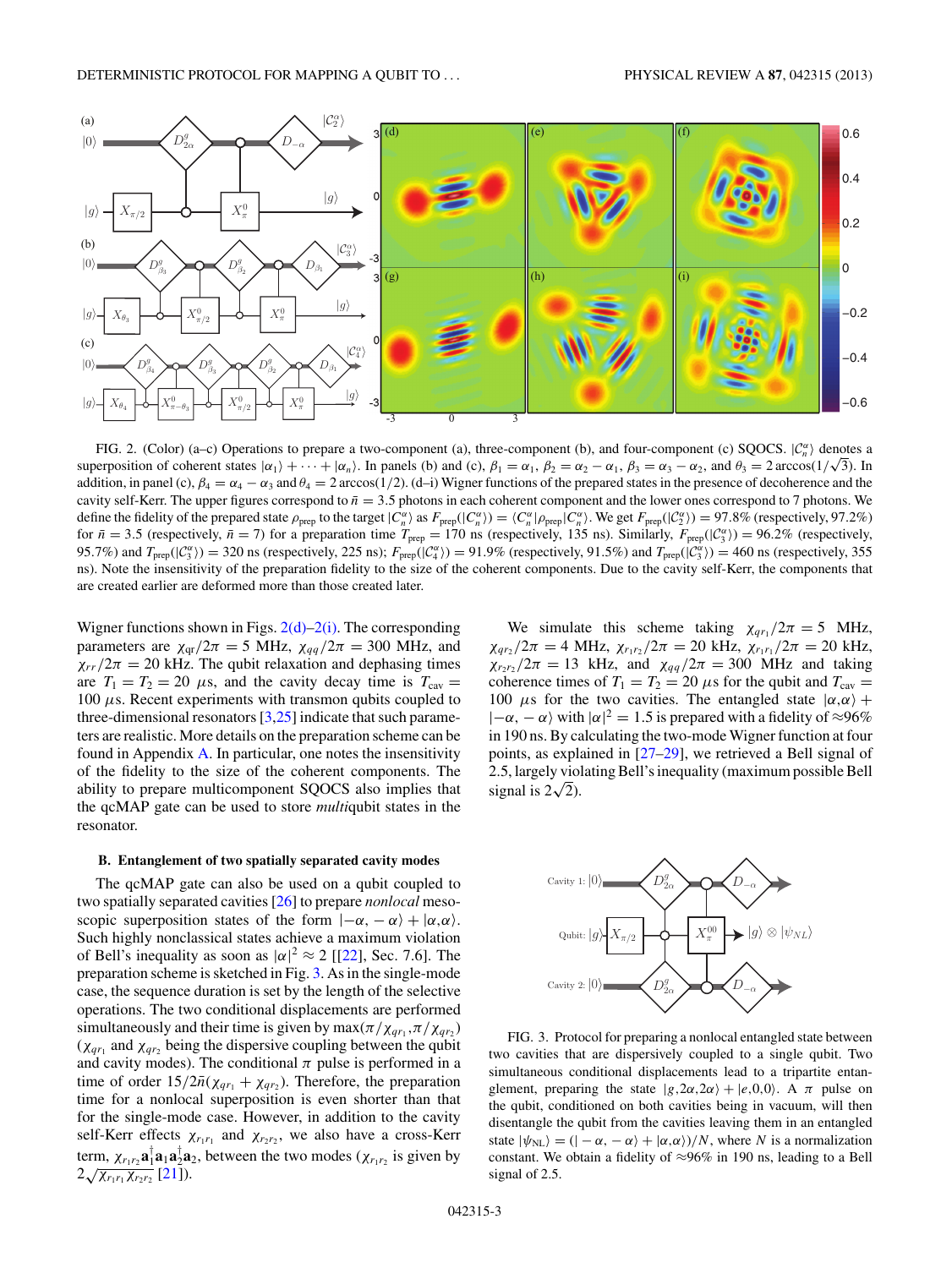<span id="page-3-0"></span>

FIG. 4. (Color online) (a) The qcMAP gate can be used to map a single-qubit state  $c_g |g\rangle + c_e |e\rangle$  to a GHZ-type state  $|GHZ\rangle =$  $c_g | gg \cdots g \rangle + c_e |ee \cdots e \rangle$  for an arbitrary number of qubits. The conditional rotations of qubits can be done in parallel and therefore the total preparation time does not increase with the number of qubits  $n_q$  (it actually slightly decreases with  $n_q$  since the conditional displacement  $D_{-2\alpha}^{gg\cdots g}$  can be performed faster). (b) Gate fidelity (blue) and time (green) as a function of the dispersive coupling strength for three (solid lines) and five qubits (dashed lines); we take the same dispersive shifts  $\chi_{qr}$  for all qubits (not a necessary assumption) and  $|\alpha|^2 = 3.5$ . Like in Fig. [1,](#page-1-0) the simulation does not include decoherence but takes into account the cavity self-Kerr. For larger  $n_q$ , the cavity self-Kerr increases which leads to a drop in gate fidelity, particularly for high dispersive coupling strengths. We obtain fidelities in excess of 99% (respectively, 98%) for  $n_q = 3$ (respectively,  $n_q = 5$ ) with a gate time of 400 ns.

## **C. Multiqubit gates**

We have shown that the qcMAP gate generates highly nonclassical cavity field states, making it a promising tool to store multiqubit states in the cavity [\[4](#page-5-0)[,30,31\]](#page-6-0). An extension of the qcMAP gate uses the cavity as a bus to perform multiqubit gates. As shown in Fig. 4(a), starting from state  $c_g |g\rangle + c_e |e\rangle$ for one qubit, we use the qcMAP gate to map this state to a multiqubit entangled state  $c_g | gg \cdots g \rangle + c_e |ee \cdots e \rangle$ . A first conditional displacement  $D_{2\alpha}^{g^o}$  prepares  $c_g | 2\alpha, gg \cdots g \rangle +$  $c_e$  |0,*eg* ··· *g*). The time for this operation is  $\approx \pi/\chi_1$ . Applying, in parallel, a conditional  $\pi$  pulse  $X_{\pi}^{0}$  on  $n_q - 1$  qubits, we prepare an  $(n_q + 1)$ -body entangled state  $c_g | 2\alpha, gg \cdots g \rangle +$  $c_e$  |0,*ee*  $\cdots$ *e*). The time for this operation is fixed by the minimum dispersive coupling strength. Next, we perform a conditional displacement  $D_{-2\alpha}^{gg\cdots g}$  disentangling the cavity from the qubits which are left in  $c_g | gg \cdots g \rangle + c_e |ee \cdots e \rangle$ , while the cavity is in vacuum. This conditional displacement can be performed in a very short time,  $\approx \pi/(\chi_1 + \cdots + \chi_{n_q})$ , which decreases with the number of qubits. Such an operation can be compared to the joint readout of qubits in the strong dispersive regime [\[32,33\]](#page-6-0) where, by driving the cavity at a frequency corresponding to a particular joint state of qubits, one can measure its population with a high fidelity.

In Fig.  $4(b)$ , we plot the gate time and fidelity as a function of the dispersive coupling  $\chi_{\text{ar}}$ . A limiting effect on the fidelity is the cavity self-Kerr which increases additively with the number of qubits. Despite this effect, for  $\chi_{qr}/2\pi = 3$ MHz, we prepare a five-qubit Greenberger-Horne-Zeilinger (GHZ) state with an ≈97*.*5% fidelity in 300 ns. Furthermore, this gate can be performed between any subset of qubits coupled to the bus and does not require any qubit tunability or employment of higher excited states.

Such an application of a cavity mode as a bus to perform multiqubit gates can be compared to the scheme proposed in [\[34\]](#page-6-0) and some further work following this paper which is well summarized in [\[35\]](#page-6-0). In these works, conditional displacements are concatenated to obtain such gates in near-deterministic ways. However, similarly to  $[11]$ , they require the ability to couple and decouple qubits from the cavity at will.

## **IV. CONCLUSION**

In conclusion, we have introduced the qcMAP gate which maps a qubit state to a superposition of two coherent states in a cavity. The qcMAP gate is then used to prepare two-, three-, and four-component SQOCS, as well as a nonlocal mesoscopic field state superposition in two cavity modes. Using this gate, the resonator could be used as a quantum "disk drive" to store multiqubit states in a multicomponent SQOCS. A SQOCS of maximum photon number  $\bar{n}$ , for which the maximum nonorthogonality of two coherent components is  $e^{-4m}$ , could store a register of  $\approx \log_2(\bar{n}/m)$  qubits. The effective decay rate of such a state would be  $\bar{n}\kappa$  where  $\kappa$  is the decay rate of one photon. Using the qcMAP gate, the cavity can also be used as a bus to perform a multiqubit gate, preparing, in particular, GHZ states. Finally, any multiqubit gate can be performed by concatenating such qcMAP gates.

### **ACKNOWLEDGMENTS**

This work was partially supported by the French "Agence Nationale de la Recherche" under Project EPOQ2 (No. ANR-09-JCJC-0070) and the Army Research Office (ARO) under Project No. ARO-W911NF-09-1-0514, and the NSF DMR-1004406. Z.L. acknowledges support from the Fondation Sciences Mathématiques de Paris.

## **APPENDIX A: SEQUENCE OF OPERATIONS WHICH PREPARES THE TWO-, THREE-, AND FOUR-COMPONENT SQOCS**

In this section, we describe in detail the  $D^g_\alpha$  operation and provide the full sequence of steps that prepares the two-, three-, and four-component superposition of quasiorthogonal coherent states with performances announced in this article.

While the conditional qubit rotation  $X^0_\theta$  is performed through long enough pulses ensuring a selective addressing of spectral lines (see main text), the conditional cavity displacement  $D^g_\alpha$  is composed of two short unconditional displacements separated by a waiting time. This reduces the *D<sup>g</sup> α* operation time from≈30*/χ*qr to≈*π/χ*qr.We consider the rotating frame of the Hamiltonian  $\omega_r a^{\dagger} a + \omega_q b^{\dagger} b - \frac{\chi_{qq}}{2} (b^{\dagger} b)^2$ . We perform the first unconditional displacement  $D_\beta$  of the cavity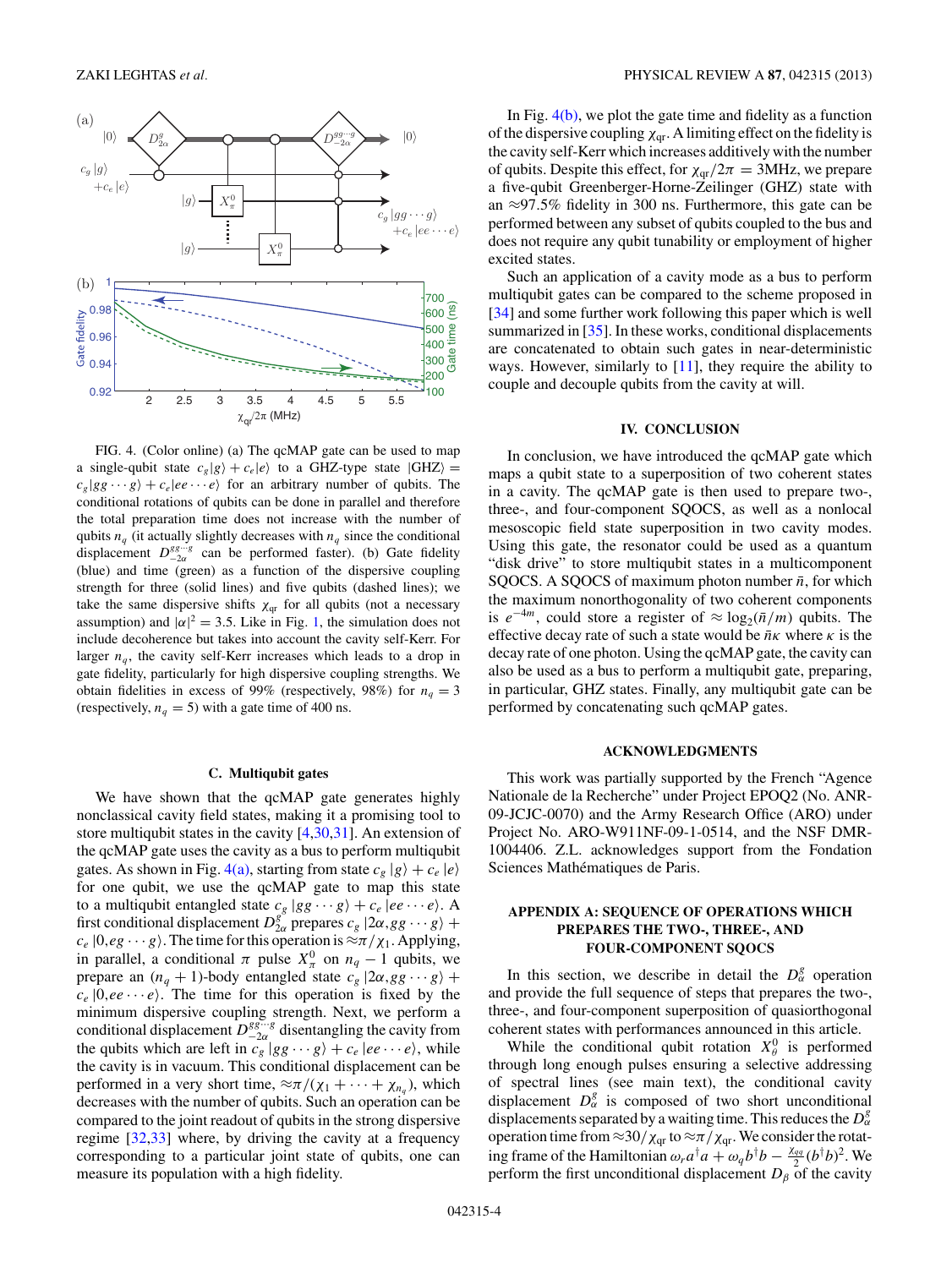<span id="page-4-0"></span>

FIG. 5. (Color) Detailed sequence to prepare a superposition of two (a), three (b), and four (c) quasiorthogonal coherent states. Each frame is the Fresnel diagram of the field in the resonator. The two dotted lines represent two orthogonal quadratures and intersect at 0. The frames are ordered from left to right and top to bottom. A circle of center  $\alpha$  in the diagram refers to a coherent state of amplitude *α*. The fraction of the circle colored in blue (red) corresponds to the population of the qubit which is in the ground state (excited state). For example, frame 3 in panel (a) corresponds to state  $\frac{1}{\sqrt{2}}(|g,\alpha\rangle +$  $|e, -\alpha\rangle$ ). In particular we represent  $\frac{1}{\sqrt{2}} |g, \alpha\rangle$  with the right circle  $(+\alpha)$ , with a qubit in |g (blue color) and a 50% population (half full). Fast (here considered instantaneous) displacements, *Dγ* , transform any coherent state |*α* to  $|\alpha + \gamma\rangle$  regardless of the qubit state. The Fresnel diagram is in a rotating frame which leaves states of the form  $|g, \alpha\rangle$  unchanged, while  $|\psi(0)\rangle = |e,\alpha\rangle$  evolves as  $|\psi(t)\rangle = |e, \alpha e^{i\chi_{\text{qr}}t}\rangle$ . The selective pulse  $X^0_\theta$  rotates the qubit state when the resonator is in the zero photon state  $|0\rangle$ . Graphically, this corresponds to changing a fraction of the color of a circle centered at 0. In panels (b) and (c),  $\theta_3 =$ at 0. In panels (b) and (c),  $\theta_3 = 2 \arccos(1/\sqrt{3})$ , and in panel (c)  $\theta_4 = 2 \arccos(1/2)$ . A symbol in each frame *n* gives the operation performed to go from frame  $n - 1$ to frame *n*.

through a very short pulse that displaces the cavity regardless of the qubit state. We wait for time  $T_{\text{wait}}$  and apply a second unconditional displacement,  $D_{-\beta e^{i\chi_{\text{qr}}}}$ *Twait* . Neglecting the cavity self-Kerr, this sequence of operations leads to the following unitary evolution:

$$
\mathcal{U} = D_{-\beta e^{i \chi_{\text{qr}}} \text{Twait}} e^{i \chi_{\text{qr}} T_{\text{wnit}} a^{\dagger} a b^{\dagger} b} D_{\beta}
$$
\n
$$
= e^{-i |\beta|^2 \sin(\chi_{\text{qr}} T_{\text{wnit}})} |g\rangle\langle g| \otimes D_{\beta - \beta e^{i \chi_{\text{qr}}} T_{\text{wnit}}}
$$
\n
$$
+ |e\rangle\langle e| \otimes e^{-i \chi_{\text{qr}} T_{\text{wnit}} a^{\dagger} a}.
$$

Taking  $\alpha = \beta - \beta e^{i \chi_{\text{qr}} T_{\text{wait}}}$ , we have

$$
\mathcal{U}|g,0\rangle=e^{-i|\beta|^2\sin(\chi_{\text{qr}}T_{\text{wait}})}|g,\alpha\rangle,\quad \mathcal{U}|e,0\rangle=|e,0\rangle.
$$

Up to a phase term of  $e^{-i|\beta|^2 \sin(\chi_{\text{qr}} T_{\text{wait}})}$  that we can take into account in future qubit pulses, this is precisely the conditional displacement. In particular, as shown in [\[11\]](#page-5-0), taking  $T_{\text{wait}} =$  $\pi/\chi_{\text{qr}}$ , we have a conditional displacement of  $\alpha = 2\beta$  in a time of  $\pi/\chi_{\text{qr}}$ .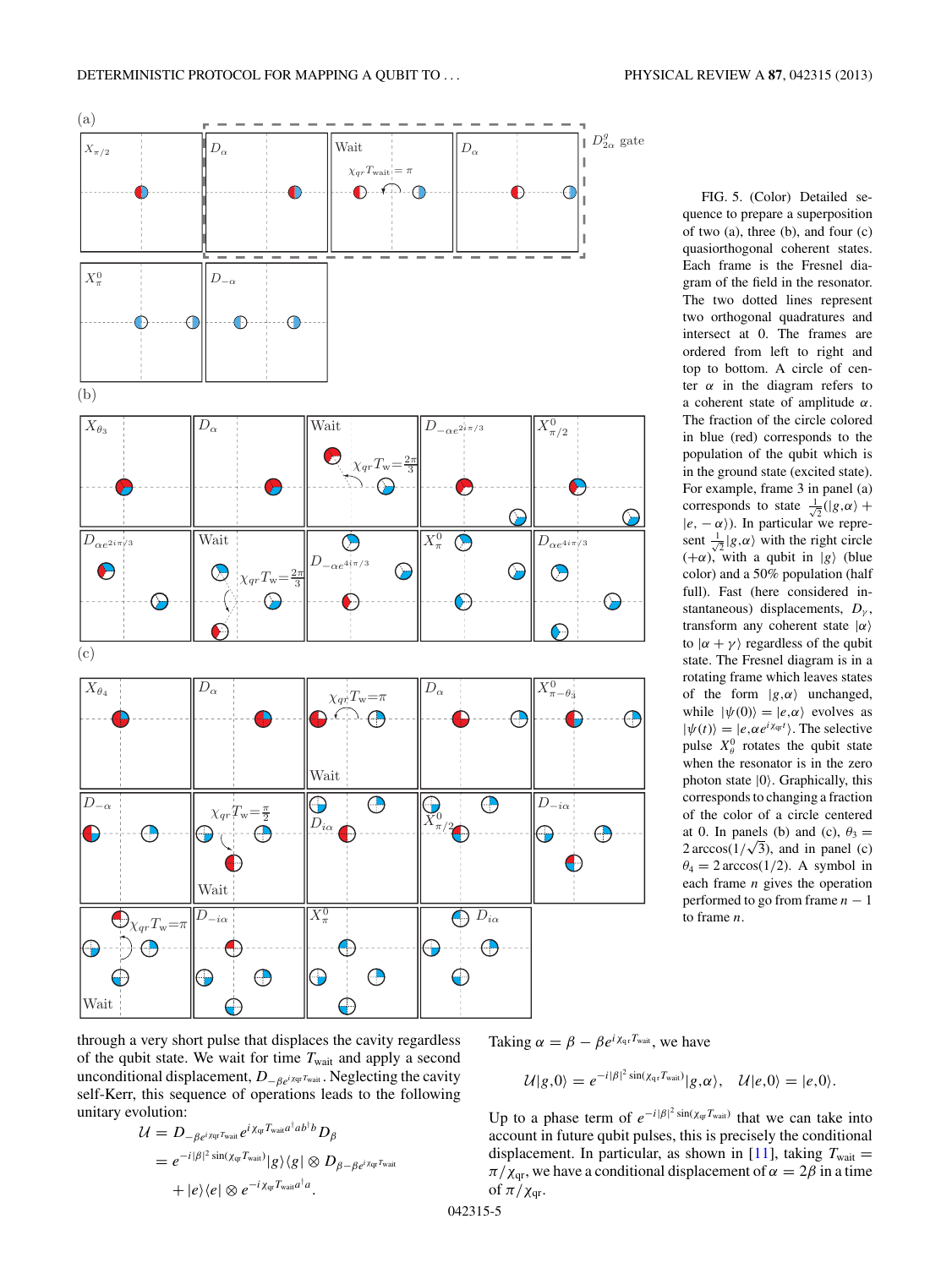<span id="page-5-0"></span>In Fig. [5,](#page-4-0) we provide the complete sequence of operations which generates superpositions of two, three, and four quasiorthogonal coherent components.

## **APPENDIX B: FIRST-ORDER EFFECT OF THE CAVITY SELF-KERR**

Let us finish by a simple computation showing the firstorder effects of the cavity self-Kerr. Considering a short time *τ* such that  $\epsilon = \chi_{rr} \tau/2 \ll 1$ , we can show that the first-order contribution of the cavity self-Kerr is simply an extra deterministic phase accumulation of the cavity's coherent states that we can take into account in future cavity displacements and qubit rotations. Indeed, the distortion of the coherent states happens only as a second-order term with respect to  $\epsilon$ . Consider a coherent state,  $|\alpha\rangle$ , of average photon number  $\bar{n} = |\alpha|^2$ . We define  $|\psi_{\epsilon}\rangle = e^{i\epsilon(a^{\dagger}a)^2}|\alpha\rangle$  and we search for a coherent state of

amplitude  $\alpha_{\epsilon}$  and global phase  $\phi_{\epsilon}$ :  $e^{i\phi_{\epsilon}}|\alpha_{\epsilon}\rangle$ , which is close to  $|\psi_{\epsilon}\rangle$  for small  $\epsilon$ . We have  $\langle \psi_{\epsilon} | a | \psi_{\epsilon} \rangle = \alpha e^{i\epsilon} e^{\bar{n}(e^{2i\epsilon} - 1)}$  $\langle \alpha_{\epsilon} | a | \alpha_{\epsilon} \rangle$  for  $\alpha_{\epsilon} = \alpha e^{i\epsilon} e^{\bar{n}(e^{2i\epsilon}-1)} = \alpha e^{i\epsilon(2\bar{n}+1)} + O(\epsilon^2)$ . In order to find  $\phi_{\epsilon}$ , we compute

$$
e^{-i\phi_{\epsilon}}\langle \alpha_{\epsilon}|\psi_{\epsilon}\rangle = e^{-i\phi_{\epsilon}}\langle \alpha|e^{i\epsilon(-(2\bar{n}+1)a^{\dagger}a+(a^{\dagger}a)^{2})}|\alpha\rangle + O(\epsilon^{2})
$$

$$
= e^{-i\phi_{\epsilon}}(1-i\epsilon\bar{n}^{2}) + O(\epsilon^{2}).
$$

Taking  $\phi_{\epsilon} = -\epsilon \bar{n}^2$ , we get  $e^{-i\phi_{\epsilon}} \langle \alpha_{\epsilon} | \psi_{\epsilon} \rangle = 1 + O(\epsilon^2)$ . Therefore, as a first-order approximation for the effect of the cavity self-Kerr, we have

$$
e^{i\chi_{rr}\tau(a^{\dagger}a)^2/2}|\alpha\rangle \sim e^{-i\chi_{rr}\tau\bar{n}^2/2}|e^{i\chi_{rr}\tau(\bar{n}+\frac{1}{2})}\alpha\rangle.
$$

In the simulations of this article, we took into account this extra coherent state rotation for the following displacements. The overall phases were corrected by adequately choosing the subsequent qubit pulse phases.

- [1] A. Wallraff, D. I. Schuster, A. Blais, L. Frunzio, J. Majer, M. H. Devoret, S. M. Girvin, and R. J. Schoelkopf, [Phys. Rev.](http://dx.doi.org/10.1103/PhysRevLett.95.060501) Lett. **95**[, 060501 \(2005\).](http://dx.doi.org/10.1103/PhysRevLett.95.060501)
- [2] J. Majer, J. Chow, J. Gambetta, J. Koch, B. Johnson, J. Schreier, L. Frunzio, D. Schuster, A. Houck, A. Wallraff *et al.*, [Nature](http://dx.doi.org/10.1038/nature06184) (London) **449**[, 443 \(2007\).](http://dx.doi.org/10.1038/nature06184)
- [3] H. Paik, D. Schuster, L. Bishop, G. Kirchmair, G. Catelani, A. Sears, B. Johnson, M. Reagor, L. Frunzio, L. Glazman *et al.*, Phys. Rev. Lett. **107**[, 240501 \(2011\).](http://dx.doi.org/10.1103/PhysRevLett.107.240501)
- [4] D. Gottesman, A. Kitaev, and J. Preskill, [Phys. Rev. A](http://dx.doi.org/10.1103/PhysRevA.64.012310) **64**, 012310 [\(2001\).](http://dx.doi.org/10.1103/PhysRevA.64.012310)
- [5] M. Mariantoni, H. Wang, T. Yamamoto, M. Neeley, R. Bialczak, Y. Chen, M. Lenander, A. O. E. Lucero, D. Sank, M. Weides *et al.*, Science **334**[, 61 \(2011\).](http://dx.doi.org/10.1126/science.1208517)
- [6] X. Maître, E. Hagley, G. Nogues, C. Wunderlich, P. Goy, M. Brune, J. M. Raimond, and S. Haroche, [Phys. Rev. Lett.](http://dx.doi.org/10.1103/PhysRevLett.79.769) **79**[, 769 \(1997\).](http://dx.doi.org/10.1103/PhysRevLett.79.769)
- [7] A. Megrant, C. Neill, R. Barends, B. Chiaro, Y. Chen, L. Feigl, J. Kelly, E. Lucero, M. Mariantoni, P. O'Malley *et al.*, [Appl.](http://dx.doi.org/10.1063/1.3693409) Phys. Lett. **100**[, 113510 \(2012\).](http://dx.doi.org/10.1063/1.3693409)
- [8] M. Reagor, H. Paik, G. Catelani, L. Sun, C. Axline, E. Holland, I. Pop, N. Masluk, T. Brecht, L. Frunzio *et al.*, arXiv[:1302.4408.](http://arXiv.org/abs/1302.4408) [9] W. Zurek, [Nature \(London\)](http://dx.doi.org/10.1038/35089017) **412**, 712 (2001).
- 
- [10] J.M. Raimond, C. Sayrin, S. Gleyzes, I. Dotsenko, M. Brune, S. Haroche, P. Facchi, and S. Pascazio, [Phys. Rev. Lett.](http://dx.doi.org/10.1103/PhysRevLett.105.213601) **105**, [213601 \(2010\).](http://dx.doi.org/10.1103/PhysRevLett.105.213601)
- [11] C. M. Caves and A. Shaji, [Opt. Commun.](http://dx.doi.org/10.1016/j.optcom.2009.10.065) **283**, 695 [\(2010\).](http://dx.doi.org/10.1016/j.optcom.2009.10.065)
- [12] M. Hofheinz, E. Weig, M. Ansmann, R. Bialczak, E. Lucero, M. Neeley, A. O'Connell, H. Wang, J. Martinis, and A. Cleland, [Nature \(London\)](http://dx.doi.org/10.1038/nature07136) **454**, 310 (2008).
- [13] M. Brune, E. Hagley, J. Dreyer, X. Maître, A. Maali, C. Wunderlich, J. M. Raimond, and S. Haroche, [Phys. Rev.](http://dx.doi.org/10.1103/PhysRevLett.77.4887) Lett. **77**[, 4887 \(1996\).](http://dx.doi.org/10.1103/PhysRevLett.77.4887)
- [14] S. Deléglise, I. Dotsenko, C. Sayrin, J. Bernu, M. Brune, J. M. Raimond, and S. Haroche, [Nature \(London\)](http://dx.doi.org/10.1038/nature07288) **455**, 510 (2008).
- [15] Z. Leghtas, G. Kirchmair, B. Vlastakis, R. Schoelkopf, M. Devoret, and M. Mirrahimi, arXiv[:1207.0679.](http://arXiv.org/abs/1207.0679)
- [16] D. Schuster, A. Houck, J. Schreier, A. Wallraff, J. Gambetta, A. Blais, L. Frunzio, J. Majer, B. Johnson, M. Devoret *et al.*, [Nature \(London\)](http://dx.doi.org/10.1038/nature05461) **445**, 515 (2007).
- [17] L. Davidovich, A. Maali, M. Brune, J. M. Raimond, and S. Haroche, [Phys. Rev. Lett.](http://dx.doi.org/10.1103/PhysRevLett.71.2360) **71**, 2360 (1993).
- [18] M. Silva and C. R. Myers, [Phys. Rev. A](http://dx.doi.org/10.1103/PhysRevA.78.062314) **78**, 062314 [\(2008\).](http://dx.doi.org/10.1103/PhysRevA.78.062314)
- [19] B. Johnson, M. Reed, A. Houck, D. Schuster, L. S. Bishop, E. Ginossar, J. Gambetta, L. DiCarlo, L. Frunzio, S. Girvin *et al.*, Nat. Phys. **6**[, 663 \(2010\).](http://dx.doi.org/10.1038/nphys1710)
- [20] J. Koch, T. M. Yu, J. Gambetta, A. A. Houck, D. I. Schuster, J. Majer, A. Blais, M. H. Devoret, S. M. Girvin, and R. J. Schoelkopf, Phys. Rev. A **76**[, 042319 \(2007\).](http://dx.doi.org/10.1103/PhysRevA.76.042319)
- [21] S. E. Nigg, H. Paik, B. Vlastakis, G. Kirchmair, S. Shankar, L. Frunzio, M. H. Devoret, R. J. Schoelkopf, and S. M. Girvin, Phys. Rev. Lett. **108**[, 240502 \(2012\).](http://dx.doi.org/10.1103/PhysRevLett.108.240502)
- [22] S. Haroche and J. M. Raimond, *Exploring the Quantum: Atoms, Cavities and Photons* (Oxford University Press, London, 2006).
- [23] B. Yurke and D. Stoler, [Phys. Rev. Lett.](http://dx.doi.org/10.1103/PhysRevLett.57.13) **57**, 13 (1986).
- [24] L. G. Lutterbach and L. Davidovich, [Phys. Rev. A](http://dx.doi.org/10.1103/PhysRevA.61.023813) **61**, 023813 [\(2000\).](http://dx.doi.org/10.1103/PhysRevA.61.023813)
- [25] C. Rigetti, S. Poletto, J. Gambetta, B. Plourde, J. Chow, A. Corcoles, J. Smolin, S. Merkel, J. Rozen, G. Keefe *et al.*, Phys. Rev. B **86**[, 100506\(R\) \(2012\).](http://dx.doi.org/10.1103/PhysRevB.86.100506)
- [26] G. Kirchmair, B. Vlastakis, Z. Leghtas, S. E. Nigg, H. Paik, E. Ginossar, M. Mirrahimi, L. Frunzio, S. M. Girvin, and R. J. Schoelkopf, Nature **495**[, 205 \(2013\).](http://dx.doi.org/10.1038/nature11902)
- [27] K. Banaszek and K. Wodkiewicz, [Phys. Rev. Lett.](http://dx.doi.org/10.1103/PhysRevLett.82.2009) **82**, 2009 [\(1999\).](http://dx.doi.org/10.1103/PhysRevLett.82.2009)
- [28] P. Milman, A. Auffeves, F. Yamaguchi, M. Brune, J. M. Raimond, and S. Haroche, [Eur. Phys. J. D](http://dx.doi.org/10.1140/epjd/e2004-00171-6) **32**, 233 (2005).
- [29] A. Sarlette, Z. Leghtas, M. Brune, J. M. Raimond, and P. Rouchon, Phys. Rev. A **86**[, 012114 \(2012\).](http://dx.doi.org/10.1103/PhysRevA.86.012114)